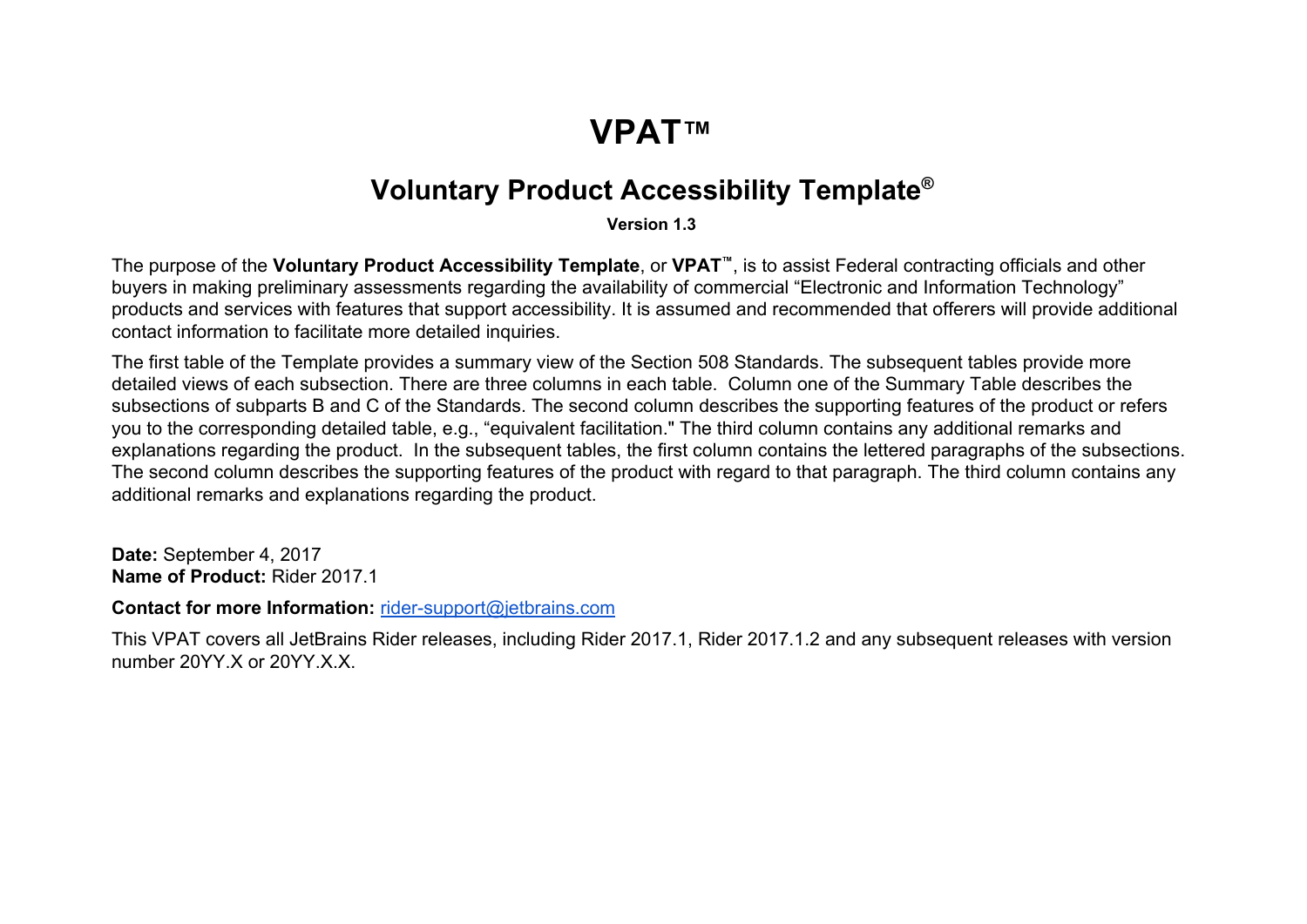| <b>Summary Table</b>                                                  |                            |                                 |
|-----------------------------------------------------------------------|----------------------------|---------------------------------|
| <b>Criteria</b>                                                       | <b>Supporting Features</b> | <b>Remarks and explanations</b> |
| Section 1194.21 Software<br>Applications and Operating<br>Systems     | Applicable                 | Supports with exceptions.       |
| Section 1194.22 Web-based<br>internet information and<br>applications | Not Applicable             |                                 |
| Section 1194.23<br><b>Telecommunications Product</b>                  | Not Applicable             |                                 |
| Section 1194.24 Video and<br><b>Multi-media Products</b>              | Not Applicable             |                                 |
| Section 1194.25 Self-Contained,<br><b>Closed Products</b>             | Not Applicable             |                                 |
| Section 1194.26 Desktop and<br><b>Portable Computers</b>              | Not Applicable             |                                 |
| Section 1194.31 Functional<br>Performance Criteria                    | Applicable                 | Supports with exceptions.       |
| Section 1194.41 Information,<br>documentation, and support            | Applicable                 | Supports with exceptions.       |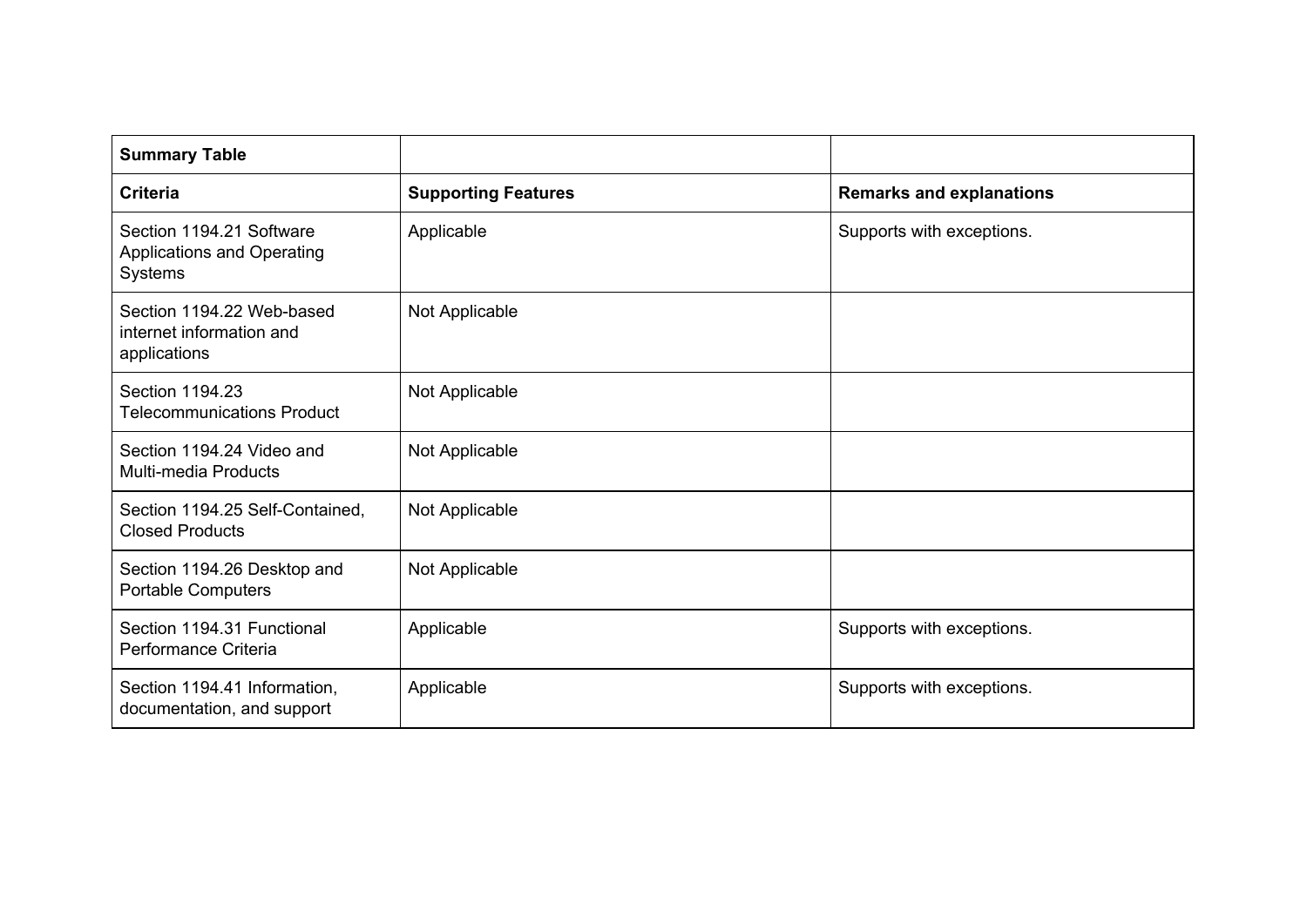| <b>Section 1194.21 Software Applications</b><br>and Operating Systems                                                                                                                                                                                                                                                                                                                                                                                                                                                                                                                       |                            |                                                                                                                                                                                                                                          |
|---------------------------------------------------------------------------------------------------------------------------------------------------------------------------------------------------------------------------------------------------------------------------------------------------------------------------------------------------------------------------------------------------------------------------------------------------------------------------------------------------------------------------------------------------------------------------------------------|----------------------------|------------------------------------------------------------------------------------------------------------------------------------------------------------------------------------------------------------------------------------------|
| <b>Criteria</b>                                                                                                                                                                                                                                                                                                                                                                                                                                                                                                                                                                             | <b>Supporting Features</b> | <b>Remarks and explanations</b>                                                                                                                                                                                                          |
| (a) When software is designed to run on a<br>system that has a keyboard, product<br>functions shall be executable from a<br>keyboard where the function itself or the<br>result of performing a function can be<br>discerned textually.                                                                                                                                                                                                                                                                                                                                                     | Supported                  | Rider provides keyboard access to<br>its core functions either by using<br>predefined shortcut(s) or via the<br>"Find action" feature (which can be<br>invoked with the shortcut<br>Ctrl+Shift+A on Windows or<br>Shift+Cmd+A on MacOS). |
| (b) Applications shall not disrupt or disable<br>activated features of other products that are<br>identified as accessibility features, where<br>those features are developed and<br>documented according to industry<br>standards. Applications also shall not<br>disrupt or disable activated features of any<br>operating system that are identified as<br>accessibility features where the application<br>programming interface for those<br>accessibility features has been documented<br>by the manufacturer of the operating<br>system and is available to the product<br>developer. | Supported                  | Rider is not known to disrupt or<br>disable accessibility features of<br>other products or the operating<br>system.                                                                                                                      |
| (c) A well-defined on-screen indication of<br>the current focus shall be provided that<br>moves among interactive interface                                                                                                                                                                                                                                                                                                                                                                                                                                                                 | Supported with Exceptions  | While operating the application<br>with the keyboard, users can tell<br>where they are on the screen.                                                                                                                                    |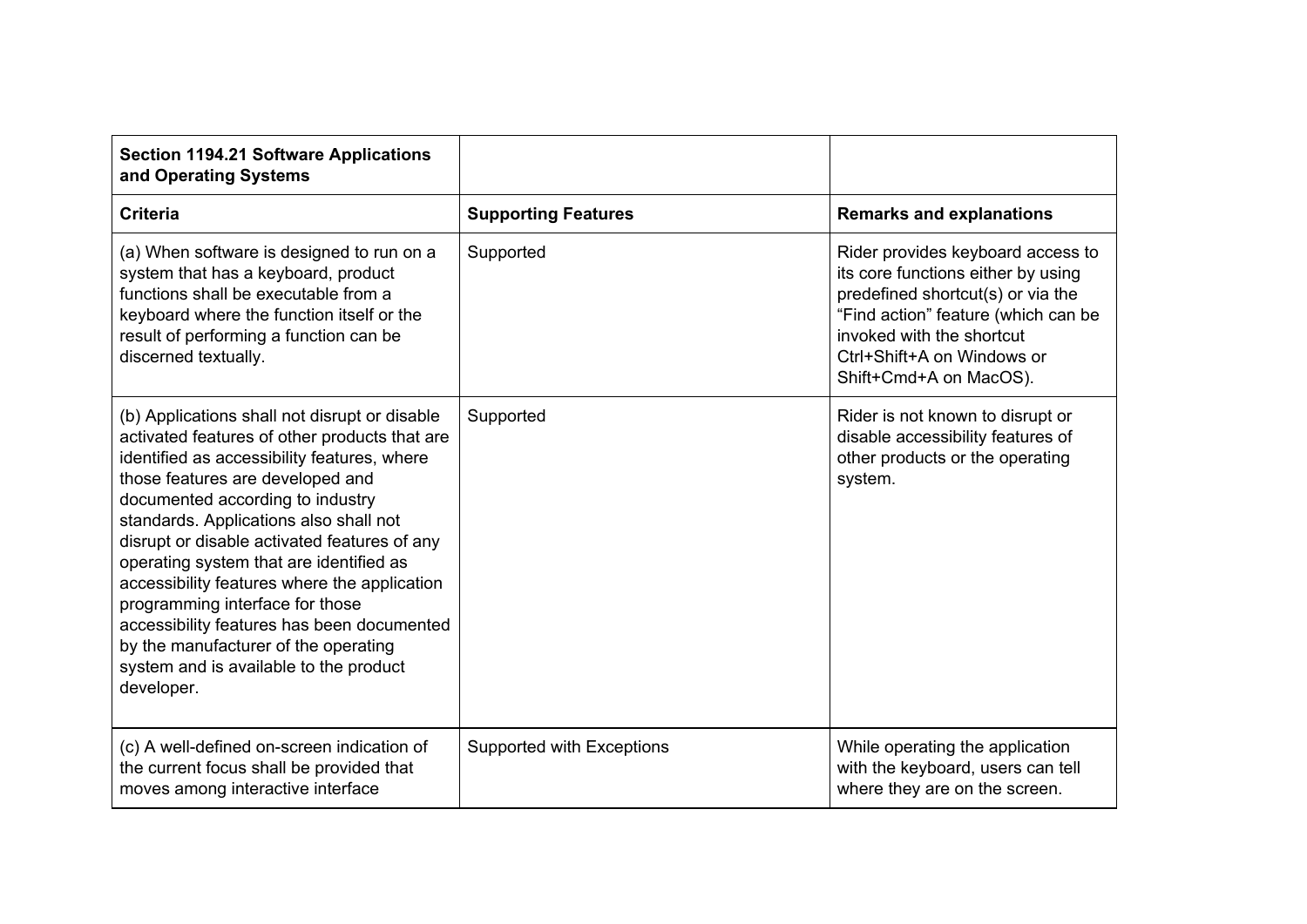| elements as the input focus changes. The<br>focus shall be programmatically exposed so<br>that Assistive Technology can track focus<br>and focus changes.                                                                                                                                            |                           | Focus is programmatically exposed<br>to Assistive Technology with some<br>exceptions for dialog windows, for<br>example some popup dialogs and<br>windows such as VCS operations<br>window.                                                                                                        |
|------------------------------------------------------------------------------------------------------------------------------------------------------------------------------------------------------------------------------------------------------------------------------------------------------|---------------------------|----------------------------------------------------------------------------------------------------------------------------------------------------------------------------------------------------------------------------------------------------------------------------------------------------|
| (d) Sufficient information about a user<br>interface element including the identity,<br>operation and state of the element shall be<br>available to Assistive Technology. When an<br>image represents a program element, the<br>information conveyed by the image must<br>also be available in text. | Supported with Exceptions | This software application allows a<br>screen reader to describe the user<br>interface environment, controls and<br>elements and their state. There are<br>some exceptions, including some of<br>the buttons on the toolbar.<br>Images that convey information<br>have meaningful alternative text. |
| (e) When bitmap images are used to<br>identify controls, status indicators, or other<br>programmatic elements, the meaning<br>assigned to those images shall be<br>consistent throughout an application's<br>performance.                                                                            | Supported                 | Rider ensures consistent use of<br>bitmapped images.                                                                                                                                                                                                                                               |
| (f) Textual information shall be provided<br>through operating system functions for<br>displaying text. The minimum information<br>that shall be made available is text content.<br>text input caret location, and text attributes.                                                                  | Supported with Exceptions | Text information is accessible so<br>that Assistive Technologies can<br>communicate content, attributes,<br>and input caret location. However,<br>Rider does not always use OS font<br>size settings. Users can switch to a<br>larger font size via the product<br>Settings menu. However, larger  |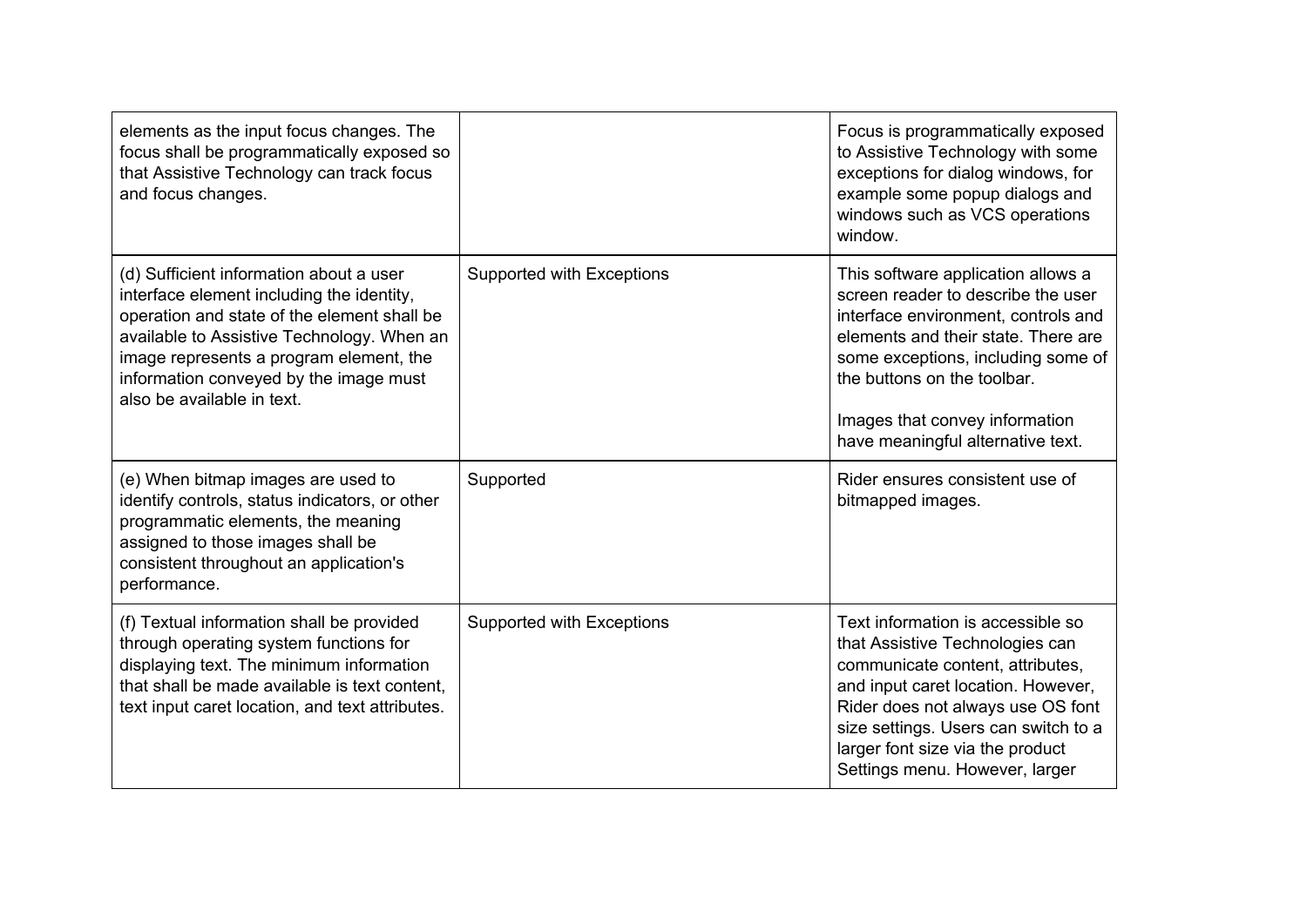|                                                                                                                                                                                                                                                               |                | font size settings within the IDE are<br>not used in every pane.                                    |
|---------------------------------------------------------------------------------------------------------------------------------------------------------------------------------------------------------------------------------------------------------------|----------------|-----------------------------------------------------------------------------------------------------|
| (g) Applications shall not override user<br>selected contrast and color selections and<br>other individual display attributes.                                                                                                                                | Not Supported  | Rider overrides system color and<br>contrast settings.                                              |
| (h) When animation is displayed, the<br>information shall be displayable in at least<br>one non-animated presentation mode at the<br>option of the user.                                                                                                      | Supported      | The product has no core features<br>that utilize animation.                                         |
| (i) Color coding shall not be used as the<br>only means of conveying information,<br>indicating an action, prompting a response,<br>or distinguishing a visual element.                                                                                       | Supported      | Color coding is used only as an<br>enhancement, and is<br>complemented with textual<br>information. |
| (j) When a product permits a user to adjust<br>color and contrast settings, a variety of<br>color selections capable of producing a<br>range of contrast levels shall be provided.                                                                            | Supported      | Rider offers rich appearance<br>customization settings including<br>colors and fonts.               |
| (k) Software shall not use flashing or<br>blinking text, objects, or other elements<br>having a flash or blink frequency greater<br>than 2 Hz and lower than 55 Hz.                                                                                           | Supported      | Rider does not use flashing<br>or blinking objects.                                                 |
| (I) When electronic forms are used, the<br>form shall allow people using Assistive<br>Technology to access the information, field<br>elements, and functionality required for<br>completion and submission of the form,<br>including all directions and cues. | Not Applicable |                                                                                                     |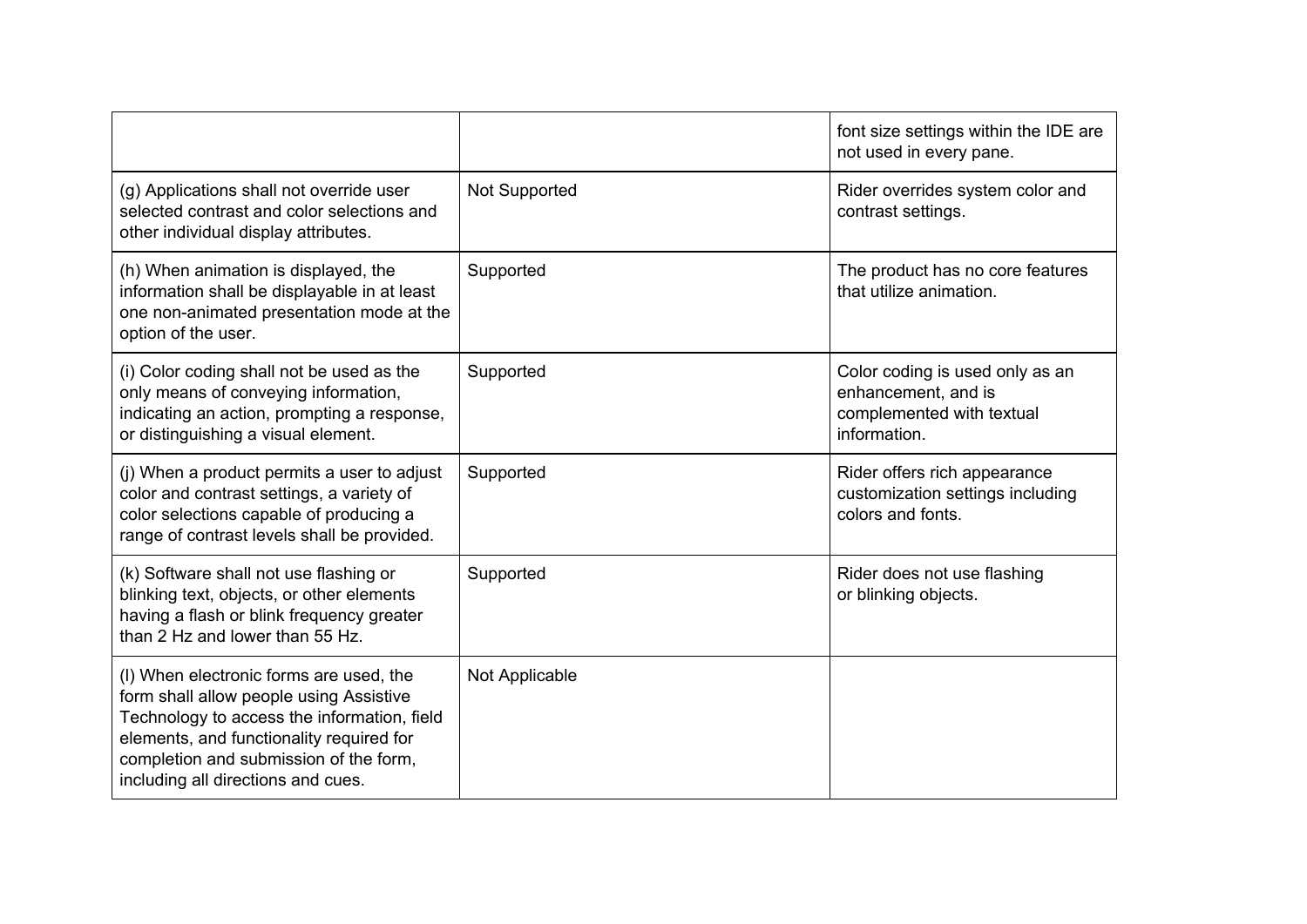| Section 1194.22 Web-based Internet<br>information and applications                                                                                                    |                            |                                 |
|-----------------------------------------------------------------------------------------------------------------------------------------------------------------------|----------------------------|---------------------------------|
| <b>Criteria</b>                                                                                                                                                       | <b>Supporting Features</b> | <b>Remarks and explanations</b> |
| (a) A text equivalent for every non-text<br>element shall be provided (e.g., via "alt",<br>'longdesc", or in element content).                                        | Not Applicable             |                                 |
| (b) Equivalent alternatives for any multimedia<br>presentation shall be synchronized with the<br>presentation.                                                        | Not Applicable             |                                 |
| $(c)$ Web pages shall be designed so that all<br>information conveyed with color is also<br>available without color, for example from<br>context or markup.           | Not Applicable             |                                 |
| (d) Documents shall be organized so they are<br>readable without requiring an associated style<br>lsheet.                                                             | Not Applicable             |                                 |
| $(e)$ Redundant text links shall be provided for<br>each active region of a server-side image<br>map.                                                                 | Not Applicable             |                                 |
| (f) Client-side image maps shall be provided<br>instead of server-side image maps except<br>where the regions cannot be defined with an<br>available geometric shape. | Not Applicable             |                                 |
| (g) Row and column headers shall be                                                                                                                                   | Not Applicable             |                                 |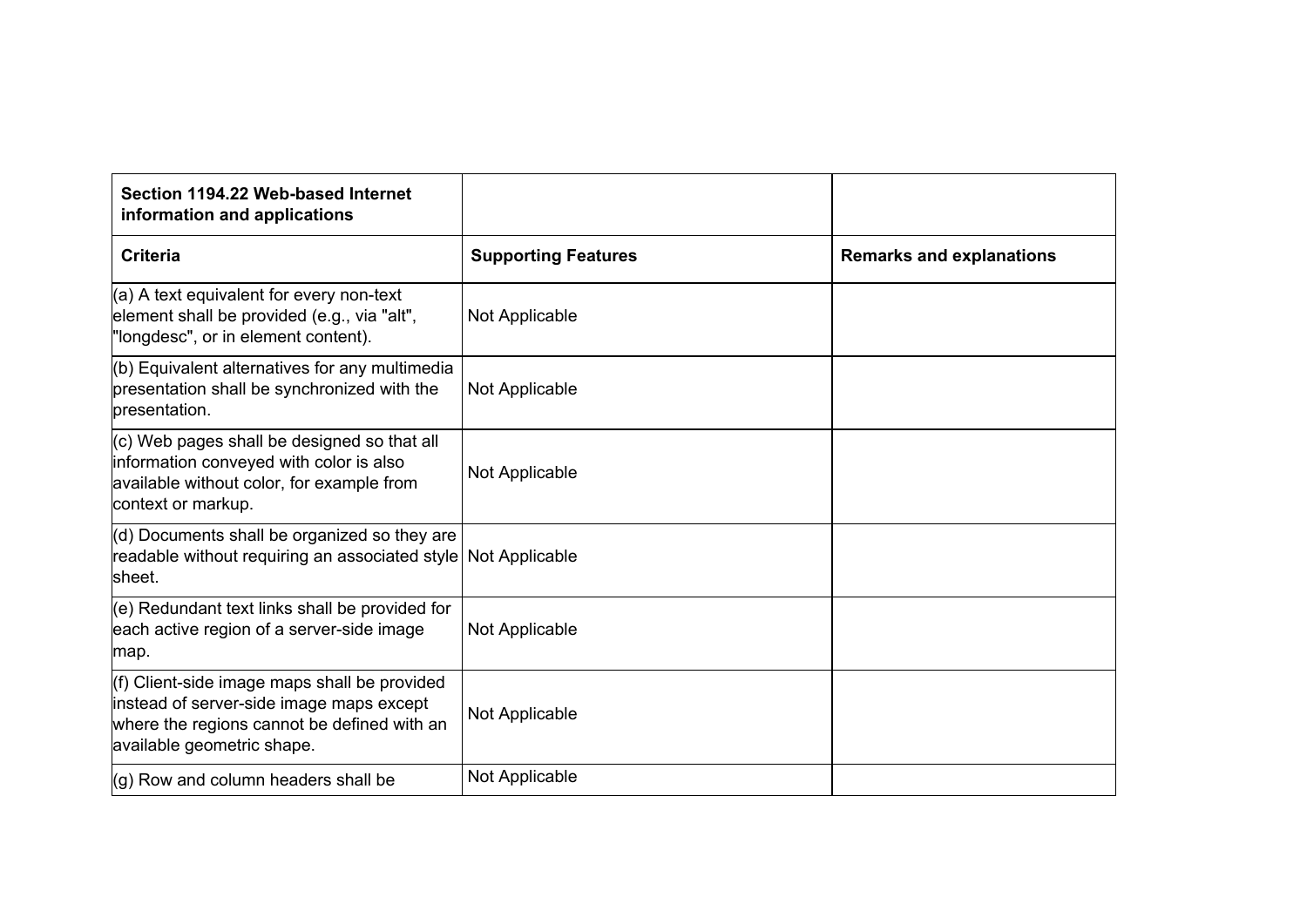| identified for data tables.                                                                                                                                                                                                                                                                                          |                |  |
|----------------------------------------------------------------------------------------------------------------------------------------------------------------------------------------------------------------------------------------------------------------------------------------------------------------------|----------------|--|
| (h) Markup shall be used to associate data<br>cells and header cells for data tables that<br>have two or more logical levels of row or<br>column headers.                                                                                                                                                            | Not Applicable |  |
| $(i)$ Frames shall be titled with text that<br>facilitates frame identification and navigation                                                                                                                                                                                                                       | Not Applicable |  |
| $(i)$ Pages shall be designed to avoid causing<br>the screen to flicker with a frequency greater<br>than 2 Hz and lower than 55 Hz.                                                                                                                                                                                  | Not Applicable |  |
| $(k)$ A text-only page, with equivalent<br>information or functionality, shall be provided<br>to make a web site comply with the provisions<br>of this part, when compliance cannot be<br>accomplished in any other way. The content<br>of the text-only page shall be updated<br>whenever the primary page changes. | Not Applicable |  |
| (I) When pages utilize scripting languages to<br>display content, or to create interface<br>elements, the information provided by the<br>script shall be identified with functional text<br>that can be read by Assistive Technology.                                                                                | Not Applicable |  |
| $\mathsf{m}$ ) When a web page requires that an applet,<br>plug-in or other application be present on the<br>client system to interpret page content, the<br>page must provide a link to a plug-in or applet<br>that complies with $§1194.21(a)$ through (I).                                                        | Not Applicable |  |
| (n) When electronic forms are designed to be<br>completed on-line, the form shall allow people                                                                                                                                                                                                                       | Not Applicable |  |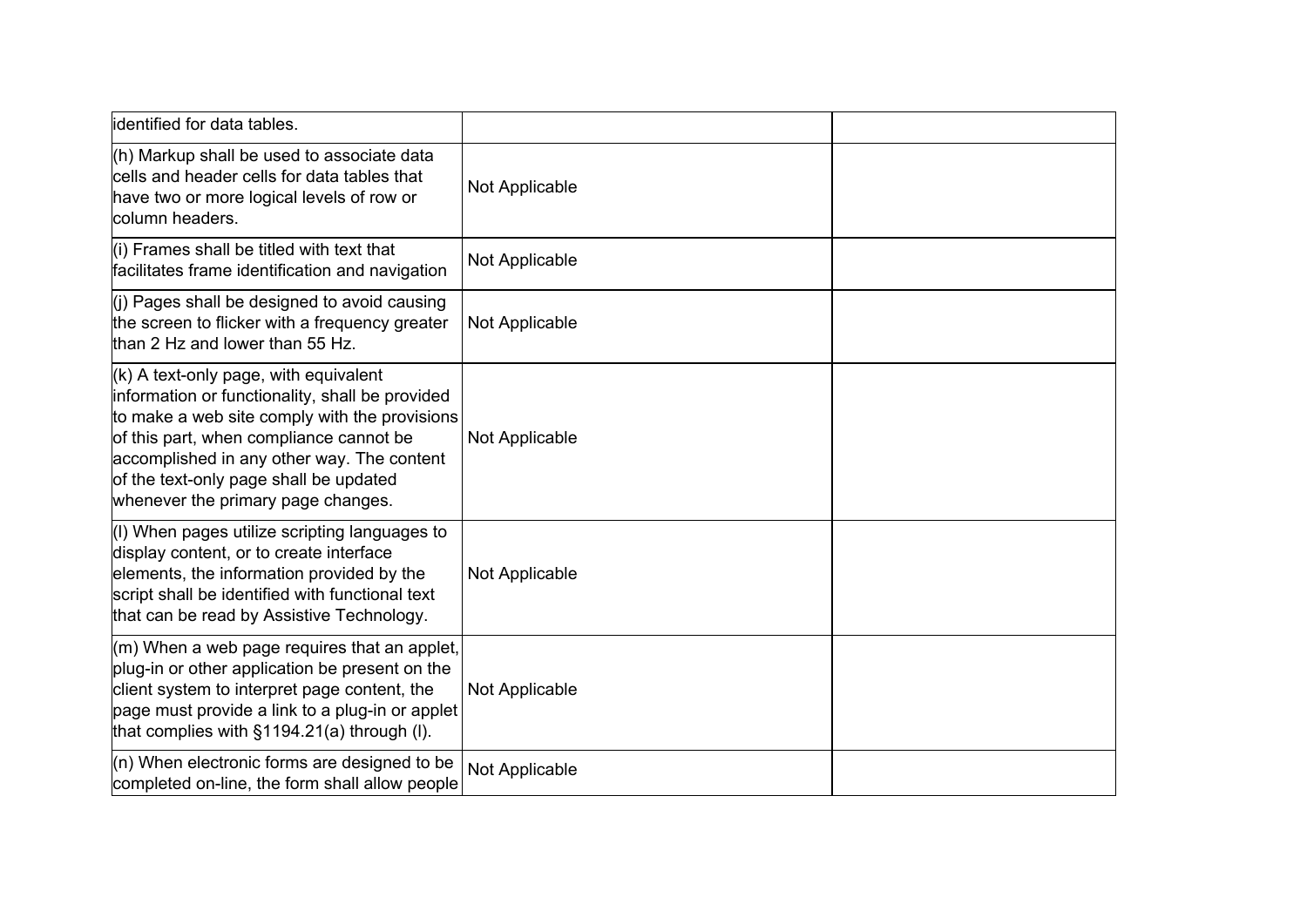| using Assistive Technology to access the<br>information, field elements, and functionality<br>required for completion and submission of the<br>form, including all directions and cues. |                |  |
|-----------------------------------------------------------------------------------------------------------------------------------------------------------------------------------------|----------------|--|
| $(0)$ A method shall be provided that permits<br>users to skip repetitive navigation links.                                                                                             | Not Applicable |  |
| $(p)$ When a timed response is required, the<br>user shall be alerted and given sufficient time<br>to indicate more time is required.                                                   | Not Applicable |  |

Note to 1194.22: The Board interprets paragraphs (a) through (k) of this section as consistent with the following priority 1 Checkpoints of the Web Content Accessibility Guidelines 1.0 (WCAG 1.0) (May 5 1999) published by the Web Accessibility Initiative of the World Wide Web Consortium: Paragraph (a) - 1.1, (b) - 1.4, (c) - 2.1, (d) - 6.1, (e) - 1.2, (f) - 9.1, (g) - 5.1, (h) - 5.2, (i) - 12.1, (j) - 7.1, (k) - 11.4.

| <b>Section 1194.23 Telecommunications</b><br><b>Products</b>                                                                                                                                                                                                                                                                                                       |                            |                                 |
|--------------------------------------------------------------------------------------------------------------------------------------------------------------------------------------------------------------------------------------------------------------------------------------------------------------------------------------------------------------------|----------------------------|---------------------------------|
| <b>Criteria</b>                                                                                                                                                                                                                                                                                                                                                    | <b>Supporting Features</b> | <b>Remarks and explanations</b> |
| $(a)$ Telecommunications products or systems<br>which provide a function allowing voice<br>communication and which do not themselves<br>provide a TTY functionality shall provide a<br>standard non-acoustic connection point for<br><b>TTYs. Microphones shall be capable of being</b><br>turned on and off to allow the user to intermix<br>speech with TTY use. | Not Applicable             |                                 |
| $(6)$ Telecommunications products which<br>include voice communication functionality                                                                                                                                                                                                                                                                               | Not Applicable             |                                 |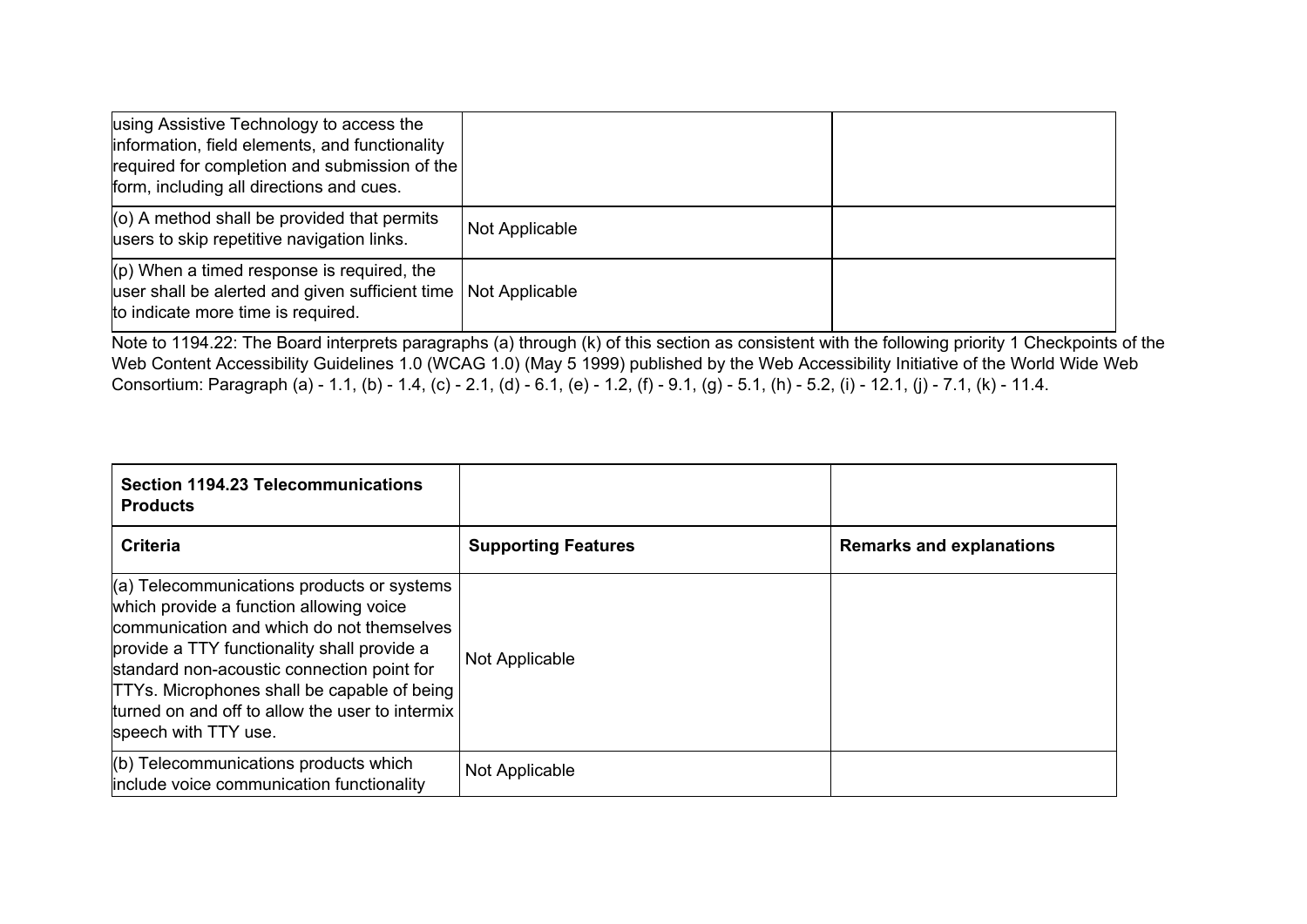| shall support all commonly used<br>cross-manufacturer non-proprietary standard<br><b>TTY</b> signal protocols.                                                                                                                                                                                                                          |                |  |
|-----------------------------------------------------------------------------------------------------------------------------------------------------------------------------------------------------------------------------------------------------------------------------------------------------------------------------------------|----------------|--|
| (c) Voice mail, auto-attendant, and interactive<br>voice response telecommunications systems<br>shall be usable by TTY users with their TTYs.                                                                                                                                                                                           | Not Applicable |  |
| (d) Voice mail, messaging, auto-attendant,<br>and interactive voice response<br>telecommunications systems that require a<br>response from a user within a time interval,<br>shall give an alert when the time interval is<br>about to run out, and shall provide sufficient<br>time for the user to indicate more time is<br>required. | Not Applicable |  |
| (e) Where provided, caller identification and<br>similar telecommunications functions shall<br>also be available for users of TTYs, and for<br>users who cannot see displays.                                                                                                                                                           | Not Applicable |  |
| (f) For transmitted voice signals,<br>telecommunications products shall provide a<br>gain adjustable up to a minimum of 20 dB.<br>For incremental volume control, at least one<br>intermediate step of 12 dB of gain shall be<br>provided.                                                                                              | Not Applicable |  |
| $(g)$ If the telecommunications product allows<br>a user to adjust the receive volume, a<br>function shall be provided to automatically<br>reset the volume to the default level after<br>every use.                                                                                                                                    | Not Applicable |  |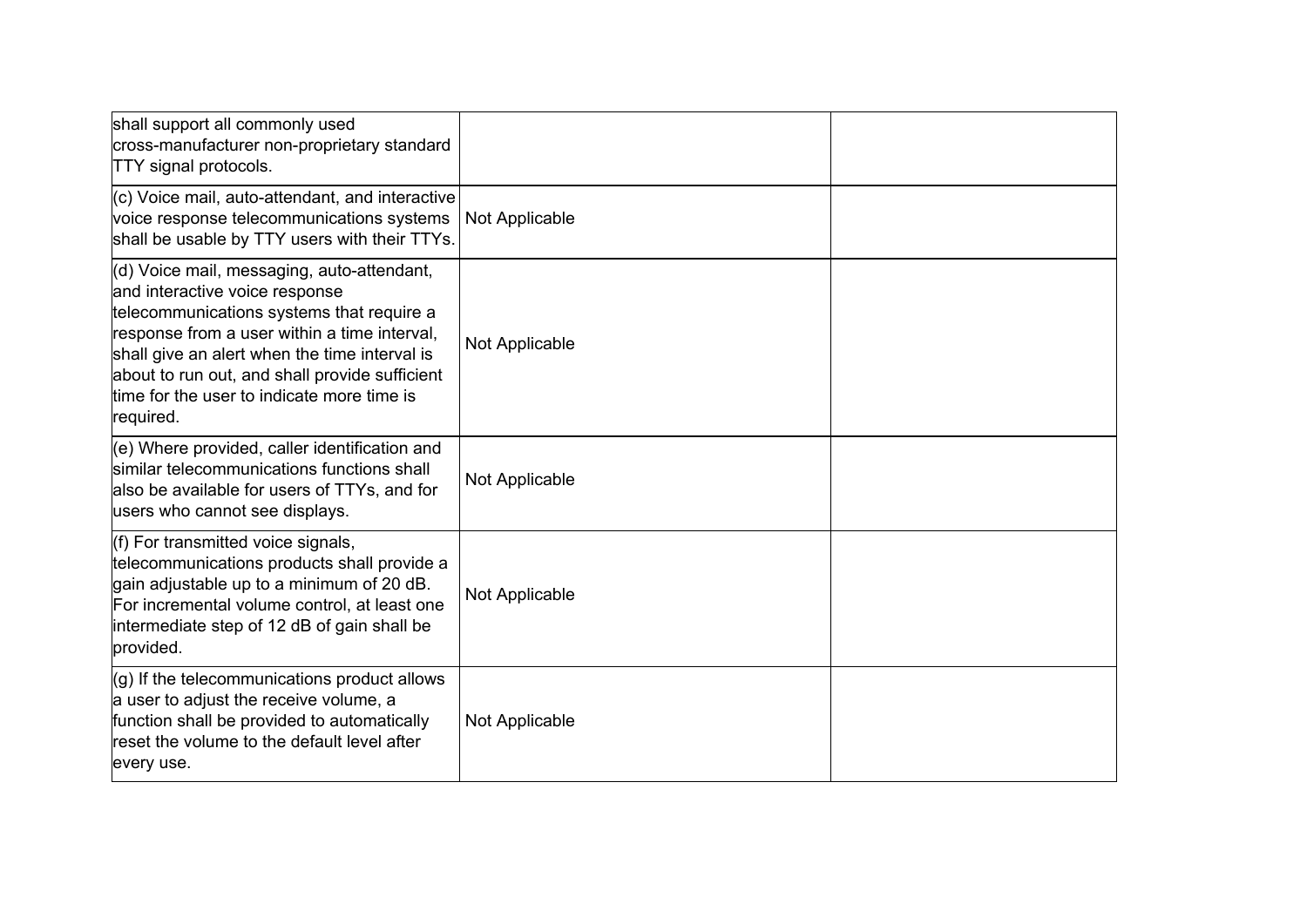| $(h)$ Where a telecommunications product<br>delivers output by an audio transducer which<br>is normally held up to the ear, a means for<br>effective magnetic wireless coupling to<br>hearing technologies shall be provided.                                                                                                                                                                                                                                                                             | Not Applicable |  |
|-----------------------------------------------------------------------------------------------------------------------------------------------------------------------------------------------------------------------------------------------------------------------------------------------------------------------------------------------------------------------------------------------------------------------------------------------------------------------------------------------------------|----------------|--|
| (i) Interference to hearing technologies<br>(including hearing aids, cochlear implants,<br>and assistive listening devices) shall be<br>reduced to the lowest possible level that<br>allows a user of hearing technologies to<br>utilize the telecommunications product.                                                                                                                                                                                                                                  | Not Applicable |  |
| $(i)$ Products that transmit or conduct<br>information or communication, shall pass<br>through cross-manufacturer, non-proprietary,<br>industry-standard codes, translation<br>protocols, formats or other information<br>necessary to provide the information or<br>communication in a usable format.<br>Technologies which use encoding, signal<br>compression, format transformation, or<br>similar techniques shall not remove<br>information needed for access or shall<br>restore it upon delivery. | Not Applicable |  |
| $(k)(1)$ Products which have mechanically<br>operated controls or keys shall comply with<br>the following: Controls and Keys shall be<br>tactilely discernible without activating the<br>controls or keys.                                                                                                                                                                                                                                                                                                | Not Applicable |  |
| $(k)(2)$ Products which have mechanically<br>operated controls or keys shall comply with<br>the following: Controls and Keys shall be                                                                                                                                                                                                                                                                                                                                                                     | Not Applicable |  |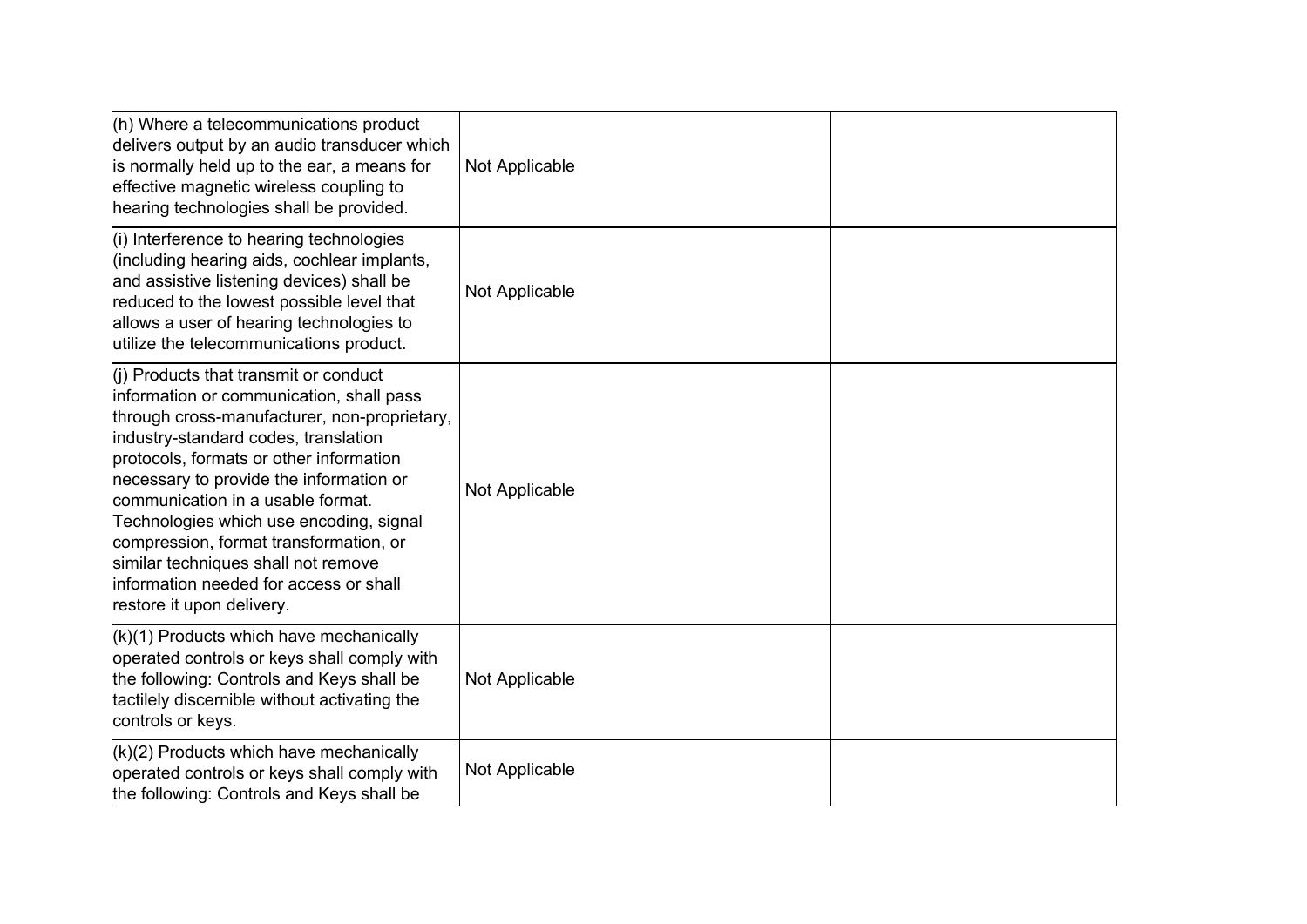| operable with one hand and shall not require<br>tight grasping, pinching, twisting of the wrist.<br>The force required to activate controls and<br>keys shall be 5 lbs. (22.2N) maximum.                                                                                           |                |  |
|------------------------------------------------------------------------------------------------------------------------------------------------------------------------------------------------------------------------------------------------------------------------------------|----------------|--|
| $(k)(3)$ Products which have mechanically<br>operated controls or keys shall comply with<br>the following: If key repeat is supported, the<br>delay before repeat shall be adjustable to at<br>least 2 seconds. Key repeat rate shall be<br>adjustable to 2 seconds per character. | Not Applicable |  |
| $(k)(4)$ Products which have mechanically<br>operated controls or keys shall comply with<br>the following: The status of all locking or<br>toggle controls or keys shall be visually<br>discernible, and discernible either through<br>touch or sound.                             | Not Applicable |  |

| Section 1194.24 Video and Multi-media<br><b>Products</b>                                                                                                                                                                                                                                                               |                            |                                 |
|------------------------------------------------------------------------------------------------------------------------------------------------------------------------------------------------------------------------------------------------------------------------------------------------------------------------|----------------------------|---------------------------------|
| <b>Criteria</b>                                                                                                                                                                                                                                                                                                        | <b>Supporting Features</b> | <b>Remarks and explanations</b> |
| a) All analog television displays 13 inches<br>and larger, and computer equipment that<br>includes analog television receiver or display<br>circuitry, shall be equipped with caption<br>decoder circuitry which appropriately<br>receives, decodes, and displays closed<br>captions from broadcast, cable, videotape, | Not Applicable             |                                 |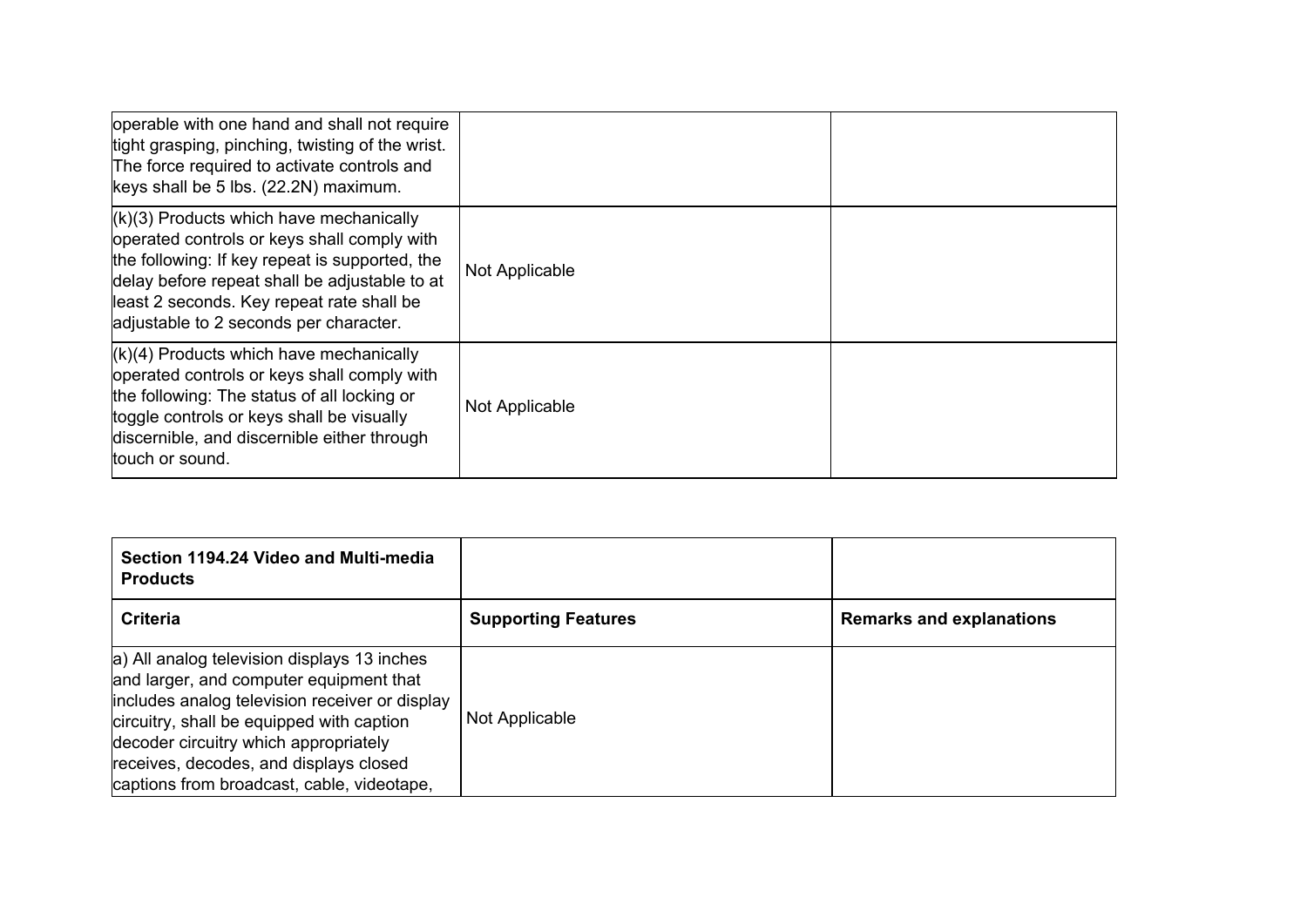| and DVD signals. As soon as practicable, but<br>not later than July 1, 2002, widescreen digital<br>television (DTV) displays measuring at least<br>7.8 inches vertically, DTV sets with<br>conventional displays measuring at least 13<br>inches vertically, and stand-alone DTV<br>tuners, whether or not they are marketed with<br>display screens, and computer equipment<br>that includes DTV receiver or display circuitry,<br>shall be equipped with caption decoder<br>circuitry which appropriately receives,<br>decodes, and displays closed captions from<br>broadcast, cable, videotape, and DVD<br>signals. |                |  |
|-------------------------------------------------------------------------------------------------------------------------------------------------------------------------------------------------------------------------------------------------------------------------------------------------------------------------------------------------------------------------------------------------------------------------------------------------------------------------------------------------------------------------------------------------------------------------------------------------------------------------|----------------|--|
| (b) Television tuners, including tuner cards for<br>use in computers, shall be equipped with<br>secondary audio program playback circuitry.                                                                                                                                                                                                                                                                                                                                                                                                                                                                             | Not Applicable |  |
| $(c)$ All training and informational video and<br>multimedia productions which support the<br>agency's mission, regardless of format, that<br>contain speech or other audio information<br>necessary for the comprehension of the<br>content, shall be open or closed captioned.                                                                                                                                                                                                                                                                                                                                        | Not Applicable |  |
| (d) All training and informational video and<br>multimedia productions which support the<br>agency's mission, regardless of format, that<br>contain visual information necessary for the<br>comprehension of the content, shall be audio<br>described.                                                                                                                                                                                                                                                                                                                                                                  | Not Applicable |  |
| (e) Display or presentation of alternate text<br>presentation or audio descriptions shall be                                                                                                                                                                                                                                                                                                                                                                                                                                                                                                                            | Not Applicable |  |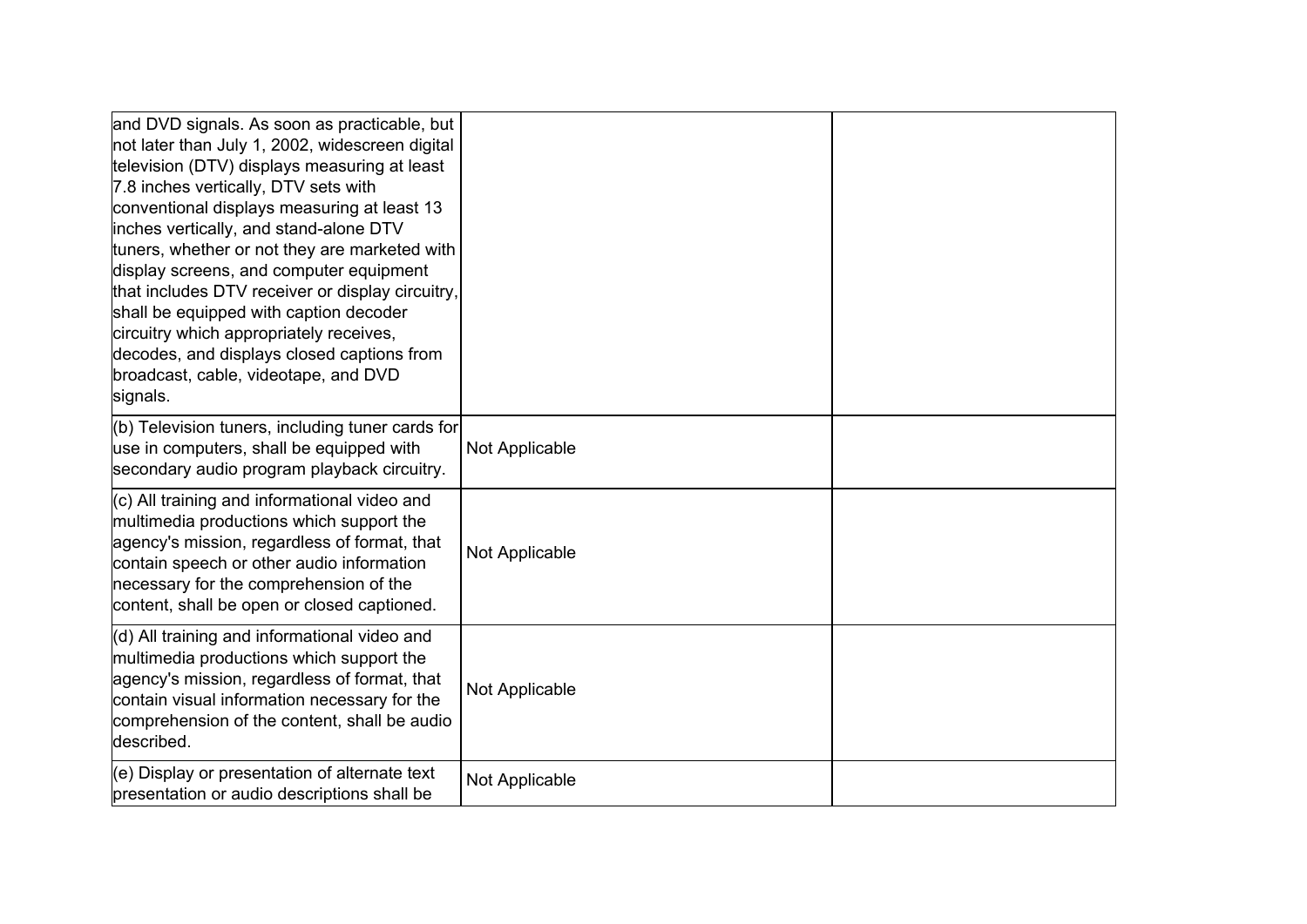| luser-selectable unless permanent. |  |
|------------------------------------|--|
|                                    |  |

| Section 1194.25 Self-Contained, Closed<br><b>Products</b>                                                                                                                                                                                          |                            |                                 |
|----------------------------------------------------------------------------------------------------------------------------------------------------------------------------------------------------------------------------------------------------|----------------------------|---------------------------------|
| <b>Criteria</b>                                                                                                                                                                                                                                    | <b>Supporting Features</b> | <b>Remarks and explanations</b> |
| $(a)$ Self contained products shall be usable by<br>people with disabilities without requiring an<br>end-user to attach Assistive Technology to<br>the product. Personal headsets for private<br>listening are not Assistive Technology.           | Not Applicable             |                                 |
| (b) When a timed response is required, the<br>user shall be alerted and given sufficient time Not Applicable<br>to indicate more time is required.                                                                                                 |                            |                                 |
| (c) Where a product utilizes touchscreens or<br>contact-sensitive controls, an input method<br>shall be provided that complies with §1194.23<br>$(k)$ (1) through $(4)$ .                                                                          | Not Applicable             |                                 |
| (d) When biometric forms of user<br>identification or control are used, an<br>alternative form of identification or activation,<br>which does not require the user to possess<br>particular biological characteristics, shall also<br>be provided. | Not Applicable             |                                 |
| (e) When products provide auditory output,<br>the audio signal shall be provided at a<br>standard signal level through an industry                                                                                                                 | Not Applicable             |                                 |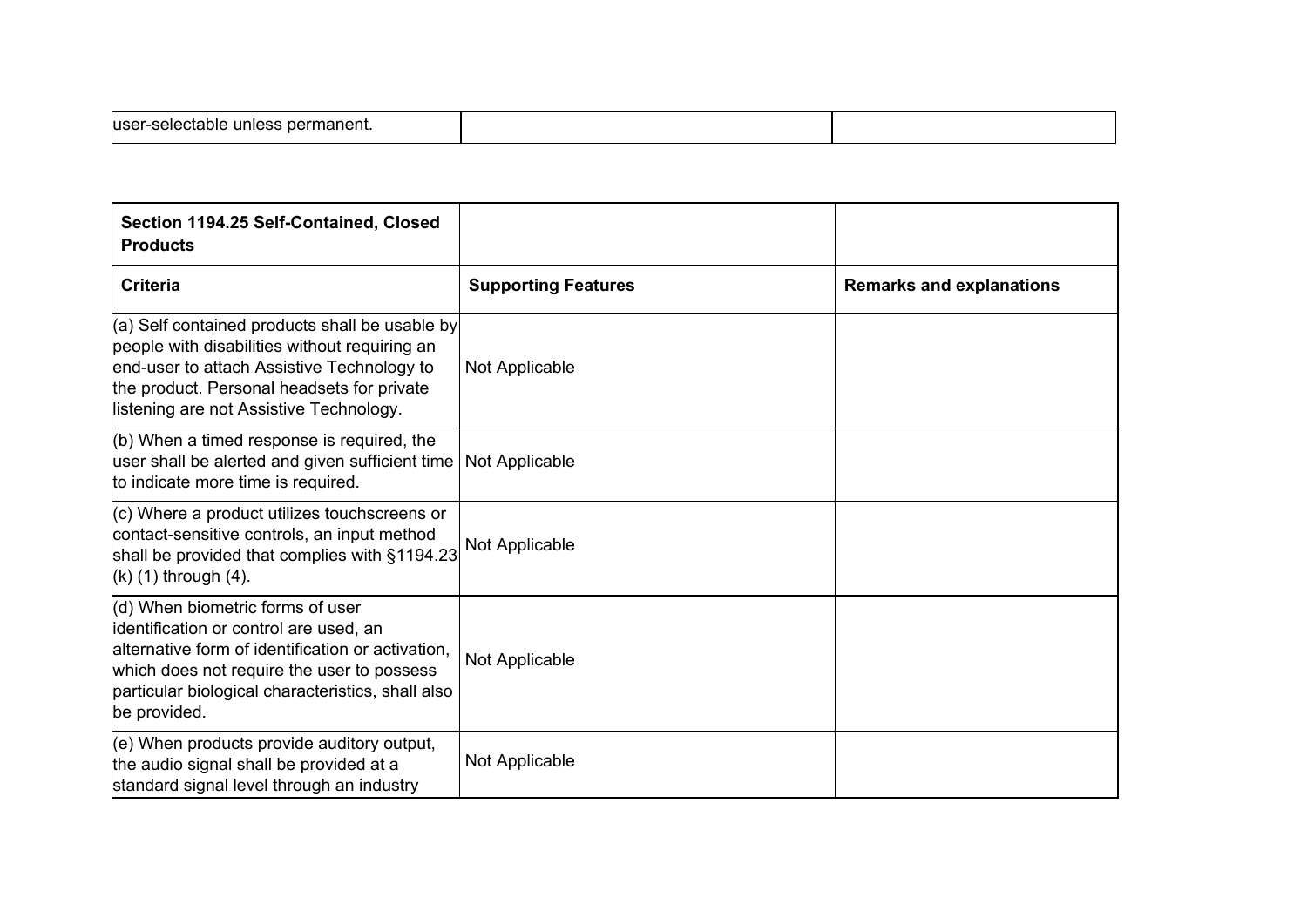| standard connector that will allow for private<br>listening. The product must provide the ability<br>to interrupt, pause, and restart the audio at<br>anytime.                                                                                                                                                                                                                                                                                       |                |  |
|------------------------------------------------------------------------------------------------------------------------------------------------------------------------------------------------------------------------------------------------------------------------------------------------------------------------------------------------------------------------------------------------------------------------------------------------------|----------------|--|
| (f) When products deliver voice output in a<br>public area, incremental volume control shall<br>be provided with output amplification up to a<br>level of at least 65 dB. Where the ambient<br>noise level of the environment is above 45<br>dB, a volume gain of at least 20 dB above the<br>lambient level shall be user selectable. A<br>function shall be provided to automatically<br>reset the volume to the default level after<br>every use. | Not Applicable |  |
| $(g)$ Color coding shall not be used as the only<br>means of conveying information, indicating<br>an action, prompting a response, or<br>distinguishing a visual element.                                                                                                                                                                                                                                                                            | Not Applicable |  |
| $(h)$ When a product permits a user to adjust<br>color and contrast settings, a range of color<br>selections capable of producing a variety of<br>contrast levels shall be provided.                                                                                                                                                                                                                                                                 | Not Applicable |  |
| (i) Products shall be designed to avoid<br>causing the screen to flicker with a frequency<br>greater than 2 Hz and lower than 55 Hz.                                                                                                                                                                                                                                                                                                                 | Not Applicable |  |
| $($ i) (1) Products which are freestanding,<br>non-portable, and intended to be used in one<br>location and which have operable controls<br>shall comply with the following: The position<br>of any operable control shall be determined                                                                                                                                                                                                             | Not Applicable |  |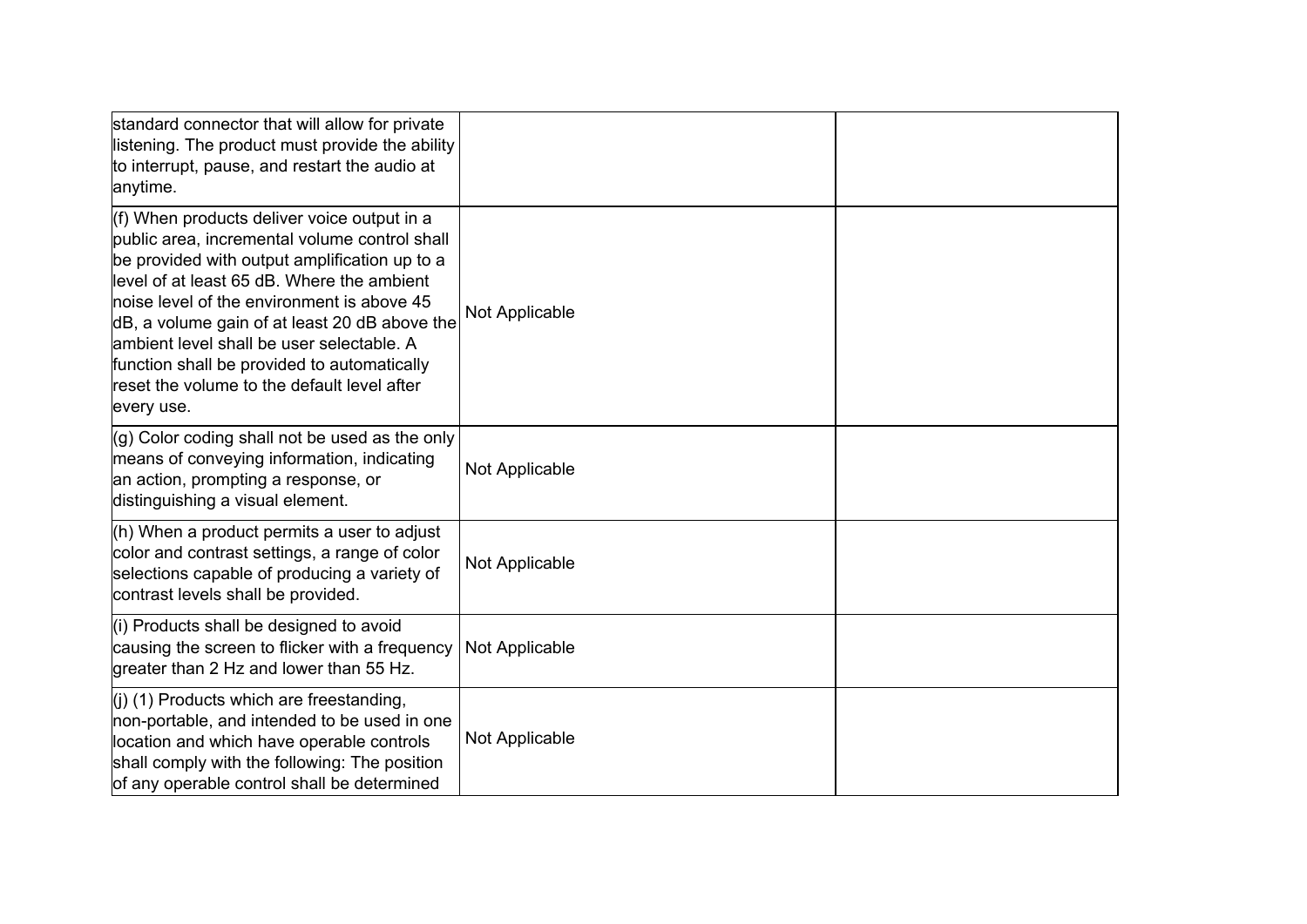| with respect to a vertical plane, which is 48<br>inches in length, centered on the operable<br>control, and at the maximum protrusion of the<br>product within the 48 inch length on products<br>which are freestanding, non-portable, and<br>intended to be used in one location and<br>which have operable controls.                                                           |                |  |
|----------------------------------------------------------------------------------------------------------------------------------------------------------------------------------------------------------------------------------------------------------------------------------------------------------------------------------------------------------------------------------|----------------|--|
| $($ i $)(2)$ Products which are freestanding,<br>non-portable, and intended to be used in one<br>location and which have operable controls<br>shall comply with the following: Where any<br>operable control is 10 inches or less behind<br>the reference plane, the height shall be 54<br>inches maximum and 15 inches minimum<br>above the floor.                              | Not Applicable |  |
| $(i)(3)$ Products which are freestanding,<br>non-portable, and intended to be used in one<br>location and which have operable controls<br>shall comply with the following: Where any<br>operable control is more than 10 inches and<br>not more than 24 inches behind the reference<br>plane, the height shall be 46 inches<br>maximum and 15 inches minimum above the<br>floor. | Not Applicable |  |
| $(i)(4)$ Products which are freestanding,<br>non-portable, and intended to be used in one<br>location and which have operable controls<br>shall comply with the following: Operable<br>controls shall not be more than 24 inches<br>behind the reference plane.                                                                                                                  | Not Applicable |  |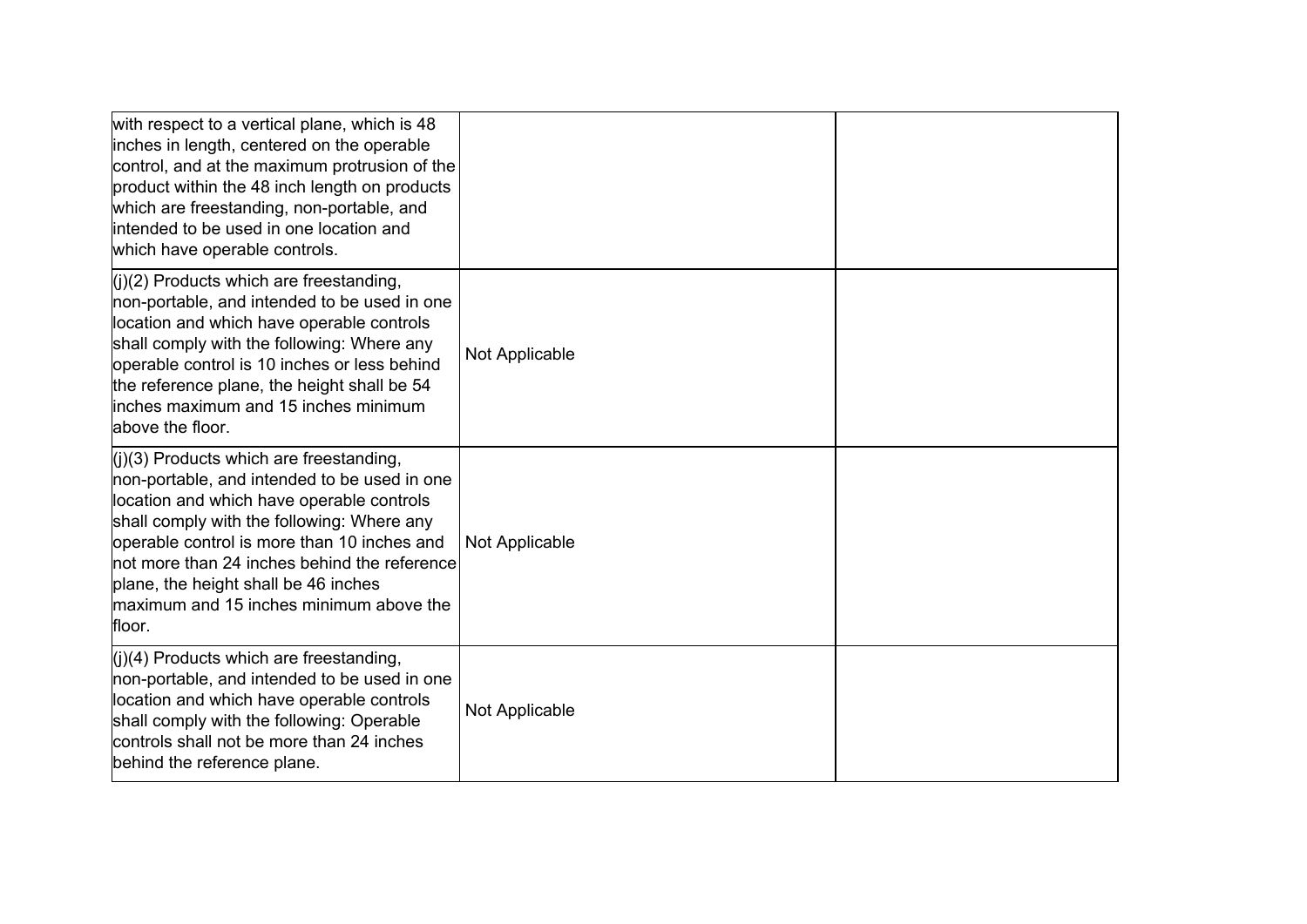| Section 1194.26 Desktop and Portable<br><b>Computers</b>                                                                                                                                                                                             |                            |                                 |
|------------------------------------------------------------------------------------------------------------------------------------------------------------------------------------------------------------------------------------------------------|----------------------------|---------------------------------|
| <b>Criteria</b>                                                                                                                                                                                                                                      | <b>Supporting Features</b> | <b>Remarks and explanations</b> |
| (a) All mechanically operated controls and<br>keys shall comply with $\S1194.23$ (k) (1)<br>through $(4)$ .                                                                                                                                          | Not Applicable             |                                 |
| $(6)$ If a product utilizes touchscreens or<br>touch-operated controls, an input method<br>shall be provided that complies with<br>§1194.23 (k) (1) through (4).                                                                                     | Not Applicable             |                                 |
| $(c)$ When biometric forms of user<br>identification or control are used, an<br>alternative form of identification or activation,<br>which does not require the user to possess<br>particular biological characteristics, shall also<br>be provided. | Not Applicable             |                                 |
| (d) Where provided, at least one of each type<br>of expansion slots, ports and connectors<br>shall comply with publicly available industry<br>standards                                                                                              | Not Applicable             |                                 |

| <b>Section 1194.31 Functional Performance</b><br><b>Criteria</b> |                            |                                 |
|------------------------------------------------------------------|----------------------------|---------------------------------|
| <b>Criteria</b>                                                  | <b>Supporting Features</b> | <b>Remarks and explanations</b> |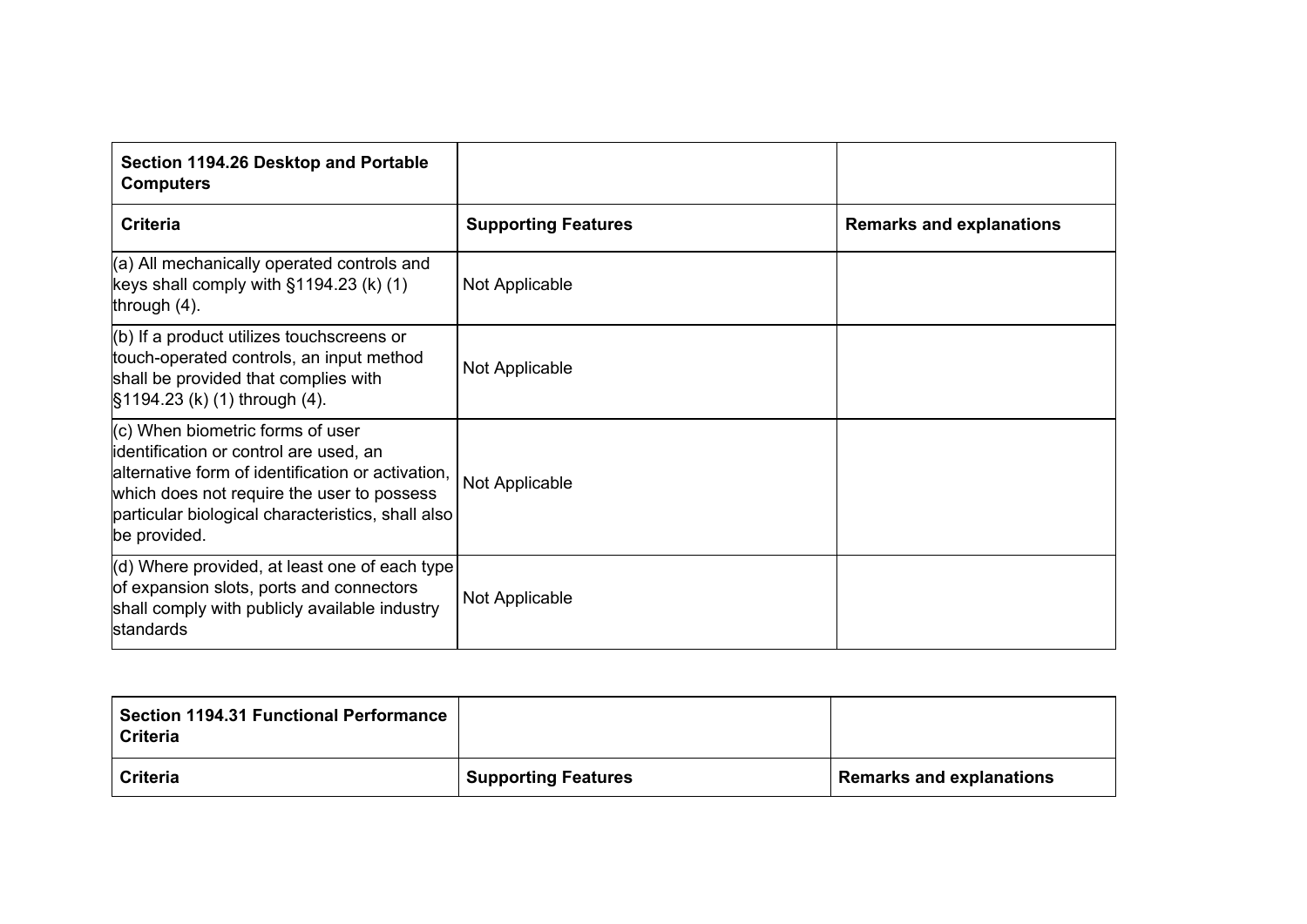| (a) At least one mode of operation and<br>information retrieval that does not require<br>user vision shall be provided, or support for<br>Assistive Technology used by people who<br>are blind or visually impaired shall be<br>provided.                                                                                        | Supported with Exceptions | Rider provides functionality<br>that conforms to these criteria<br>with exceptions described in<br>Section 1194.21. |
|----------------------------------------------------------------------------------------------------------------------------------------------------------------------------------------------------------------------------------------------------------------------------------------------------------------------------------|---------------------------|---------------------------------------------------------------------------------------------------------------------|
| (b) At least one mode of operation and<br>information retrieval that does not require<br>visual acuity greater than 20/70 shall be<br>provided in audio and enlarged print output<br>working together or independently, or<br>support for Assistive Technology used by<br>people who are visually impaired shall be<br>provided. | Supported with Exceptions | Rider provides functionality<br>that conforms to these criteria<br>with exceptions described in<br>Section 1194.21. |
| (c) At least one mode of operation and<br>information retrieval that does not require<br>user hearing shall be provided, or support<br>for Assistive Technology used by people<br>who are deaf or hard of hearing shall be<br>provided.                                                                                          | Supported                 | Rider does not require user<br>hearing.                                                                             |
| (d) Where audio information is important for<br>the use of a product, at least one mode of<br>operation and information retrieval shall be<br>provided in an enhanced auditory fashion,<br>or support for assistive hearing devices<br>shall be provided.                                                                        | Not Applicable            | Rider does not require user<br>hearing.                                                                             |
| (e) At least one mode of operation and<br>information retrieval that does not require<br>user speech shall be provided, or support                                                                                                                                                                                               | Supported                 | Rider does not require user<br>speaking.                                                                            |